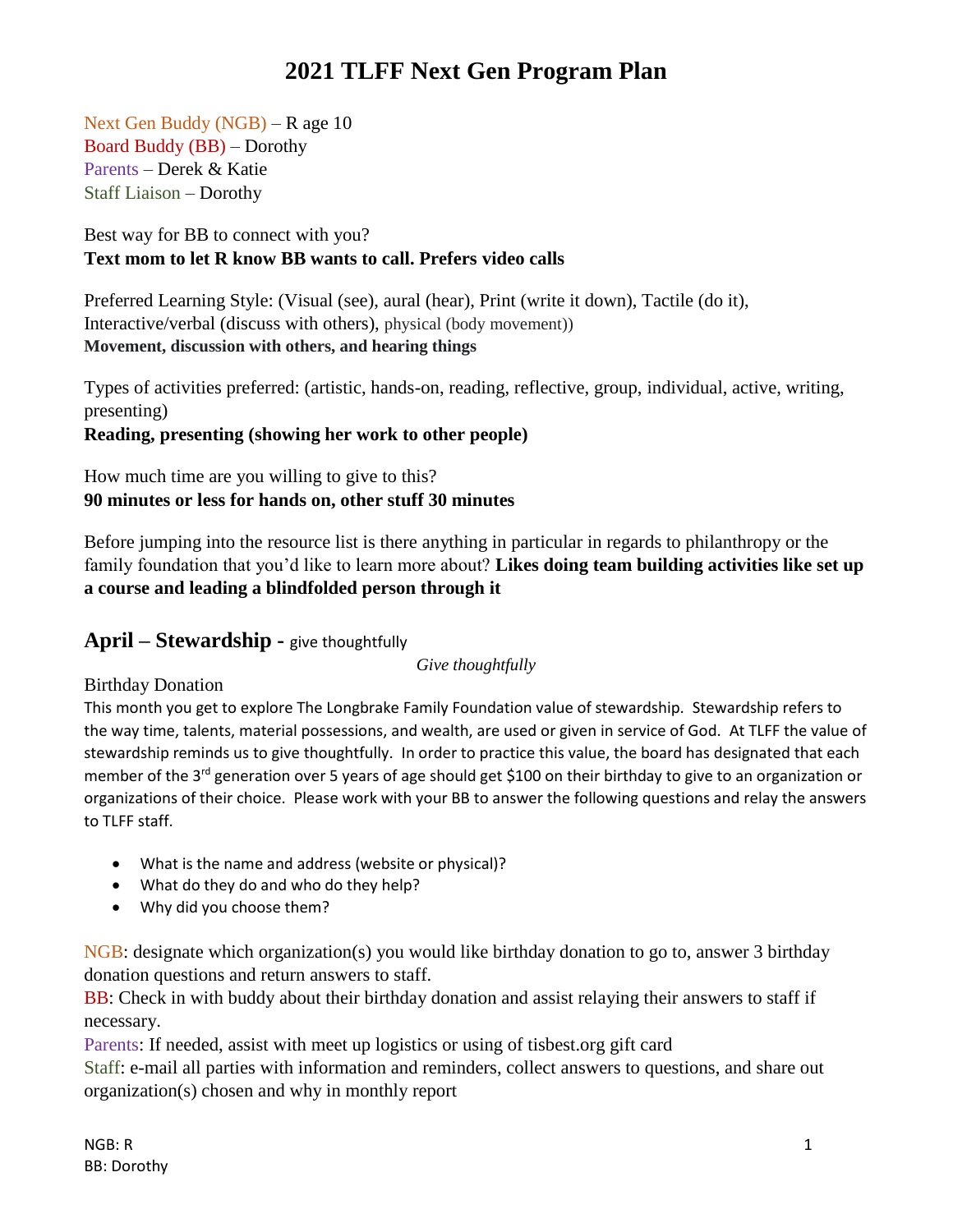## **May – Christianity** – not about us

*Help others and deepen your mindfulness*

Freerice.com family challenge

[UN World Food Programme -](http://www.freerice.com/) Free Rice Game – answer questions (various categories and difficulty levels) and for each correct answer funds equivalent to the purchase of 5 grains of rice is donated UN World Food Programme (can sign in and create a group and track how others in group are doing)

NGB: participate

BB: participate and encourage and cheerlead NGB Parents: assist NGB with participation if needed Staff: e-mail all parties with information and reminders about event

#### **June - Innovation** – take chances on ideas

*Try something yourself*

Pick one campaign to participate in or activity to do

#### Nature & Environment

- [Neighborhood Ladybug Hunt -](https://www.learningtogive.org/resources/neighborhood-ladybug-hunt) Learning to Give
- [Grow Something to Give -](https://www.learningtogive.org/resources/grow-something-give) Learning to Give
- [Bird Feeder from Recycled Materials -](https://www.learningtogive.org/resources/bird-feeder-recycled-materials) Learning to Give
- [Collect and recycle crayons](https://crayoncollection.org/programs/)
- [Become a Citizen Scientist](https://www.projectgivingkids.org/activities/become-a-citizen-scientist/) take pictures with a phone using the iNaturalist app which helps generate scientifically valuable biodiversity data
- [Make Bee Bombs to help develop pollinator habitats](https://www.projectgivingkids.org/activities/make-bee-bombs-to-help-develop-pollinator-habitats/)
- Clean up a park
- Or come up with your own idea for a service project

Try to complete project before June 25 so you can share about it at TLFF Monthly Board Meeting.

NGB: peruse the above links and pick a campaign or project to do or participate in during the month of June, connect with BB about what you've chosen, ask parents for assistance gathering any supplies you might need, prepare to present about your project to TLFF board on June 25

BB: check in with your NGB about what project they picked, encourage support, help them prepare to present about their project at June  $25<sup>th</sup>$  board meeting

Parents: assist NGB with supplies and logistics if necessary

Staff: e-mail all parties with information and reminders

**July - Joy** – more than obligation

*Have fun together*

TBD – probably virtual game night or talent show

NGB: participate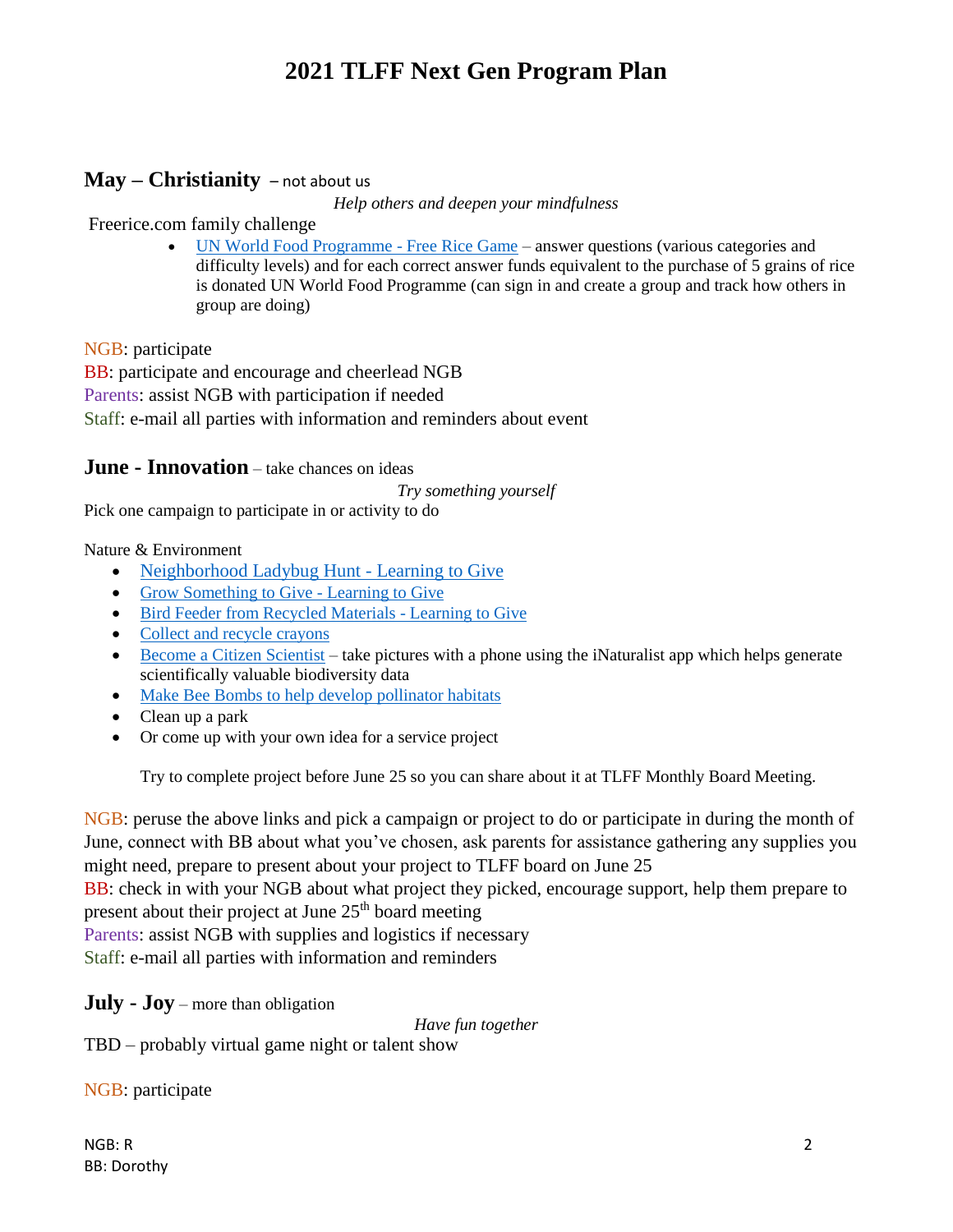BB: participate and encourage and cheerlead NGB Parents: participate and assist NGB with participation if needed Staff: e-mail all parties with information and reminders about event

**August –** Family/Community – relationship matters *Discover more about your family and community*

- Interview a family member that doesn't live in your house
	- [How to interview a relative guide](http://www.readwritethink.org/files/resources/lesson_images/lesson805/interview.pdf)
	- [Sample questions for interviewing a family member](https://rulethisroost.com/65-interview-questions-ask-parents/)

NGB: Choose a family member you'd like to interview, pick questions and interview them BB: Encourage and support NGB with prep for interview, check in afterwards to see how it went. Parents: assist NGB with logistics if needed

Staff: e-mail all parties with information and reminders, send out personality test discussion guide

## **October** - Empowering – Share our resources

*Learn about leadership and social justice*

Choose one of the following

- Watch a video together
	- o [Racism Town Hall](https://www.cnn.com/2020/06/06/app-news-section/cnn-sesame-street-race-town-hall-app-june-6-2020-app/index.html) (CNN & Sesame Street)
		- o Parents and BBs may want to read [What is the talk white parents should have with white](https://www.embracerace.org/resources/what-is-the-talk-white-parents-should-have-with-white-children)  [children](https://www.embracerace.org/resources/what-is-the-talk-white-parents-should-have-with-white-children)
	- $\circ$  [What is Emotional Intelligence?](https://www.youtube.com/watch?v=LgUCyWhJf6s&t=246s) 5-minute animated video that explains basics of Emotional Intelligence
		- o Test your Emotional Intelligence with this [facial expression quiz](https://greatergood.berkeley.edu/quizzes/ei_quiz)

NGB: work with BB to pick one of the above and do it together BB: work with NGB to pick one of the above and then do it together Parents: assist NGB with logistics and supplies if needed Staff: e-mail all parties with information and reminders

## **November**

NGB: meet with staff to give feedback on 2021 program and give suggestions for 2022 BB: answer survey about 2021program and give suggestions for 2022 Parents: assist NGB with logistics if needed Staff: send out information about December optional stewardship activity, meet with NGB to discuss 2021 program and suggestions for 2022, send out survey to all BBs

## **December**

Optional bonus Stewardship activity - TBD